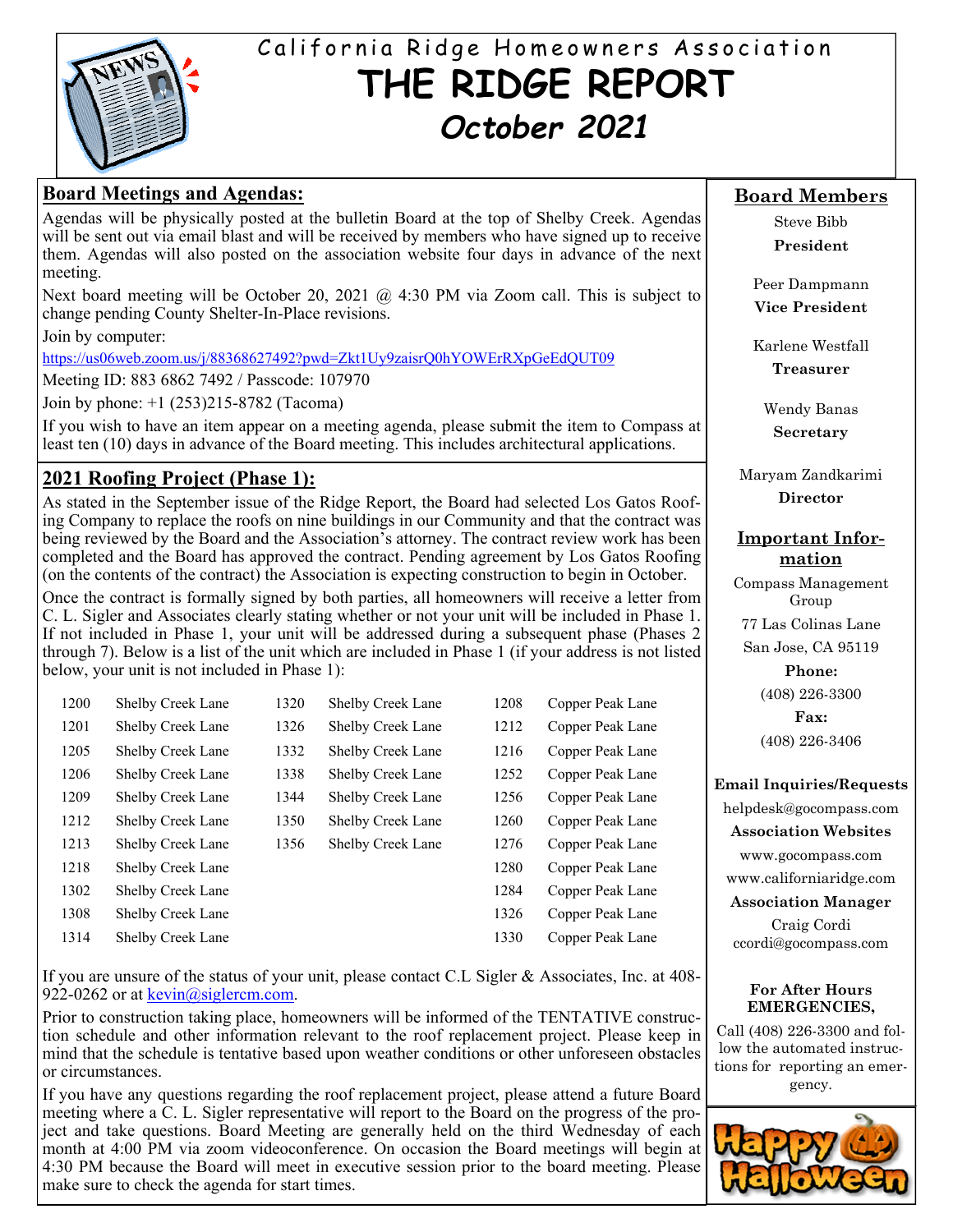| 2021-22 Budget:                                                                                                                                                                                                                                                                                                                                                                                                                                                                                                                                                                                                                                                                                                                                                                                                                                                                       | "You Buy - We Plant" Program                                                                                                                                                                                                                                                                                                                                                                                                                                                                                                                                                                                                                                                                                                           |  |  |
|---------------------------------------------------------------------------------------------------------------------------------------------------------------------------------------------------------------------------------------------------------------------------------------------------------------------------------------------------------------------------------------------------------------------------------------------------------------------------------------------------------------------------------------------------------------------------------------------------------------------------------------------------------------------------------------------------------------------------------------------------------------------------------------------------------------------------------------------------------------------------------------|----------------------------------------------------------------------------------------------------------------------------------------------------------------------------------------------------------------------------------------------------------------------------------------------------------------------------------------------------------------------------------------------------------------------------------------------------------------------------------------------------------------------------------------------------------------------------------------------------------------------------------------------------------------------------------------------------------------------------------------|--|--|
| The 2021-22 Pro Forma Budget was adopted by the Board of Directors<br>on August 24, 2021. The budget will be mailed to all homeowners on<br>August 27, 2021. The 2021-22 budget will reflect 17% increase in as-<br>sessments from \$428.00 per unit, per month to \$500.00 per unit, per<br>month, effective October 1, 2021. The monthly assessment increase<br>was primarily due to two factors: the 85% increase in insurance<br>(\$116.12 per unit, per month) and the reserve contribution increase of<br>12.0% (\$247.27 per unit, per month) to fund the roofing project.<br>If you are signed up for auto-pay with the Association's bank, the<br>change will be done automatically. If you use an online bill pay system<br>or signed up for automatic payments with you bank, action is required<br>on your part to ensure the correct amount is paid on time. Please make | There is a program at California Ridge called<br>"You Buy - We Plant." The homeowner se-<br>lects a plant from the California Ridge Plant<br>List (list of approved plants within our commu-<br>nity) and submits an Architectural Application<br>with the plant name and desired planting loca-<br>tion. Once approved by the California Ridge<br>HOA Board, the homeowner purchases the<br>plant and brings it home/has it delivered. Next,<br>the homeowner notifies the HOA management<br>company (Compass, as of 2021) that the plant<br>is at their home, and Compass notifies the<br>landscape<br>company<br>(Common<br>CalRidge<br>Ground, as of 2021). Common Ground will do<br>the planting. With our current drought situa- |  |  |
| sure if you are on auto-pay that you make the change prior to October<br>1, 2020.                                                                                                                                                                                                                                                                                                                                                                                                                                                                                                                                                                                                                                                                                                                                                                                                     |                                                                                                                                                                                                                                                                                                                                                                                                                                                                                                                                                                                                                                                                                                                                        |  |  |
| Reminders<br>Again, some of you may be new to living in a planned community. We<br>hope you find this information helpful, as you settle into your new<br>community. We also encourage you become familiar with our CC&Rs<br>(Covenants, Conditions and Restrictions), General Policies, as well as<br>other important governing documents. Avoid receiving violation letters.<br>Living in a planned community means you and everyone must follow<br>rules. We want to preserve the esthetics of our community. After all,                                                                                                                                                                                                                                                                                                                                                           | tion, upon the advice of Common Ground, no<br>plantings will take place until two significant<br>seasonal rains have occurred. Once planted, the<br>plant belongs to the California Ridge HOA.<br>The HOA will maintain the plant, which in-<br>cludes watering and trimming. If/when the<br>homeowner moves, the plant remains at Cali-<br>fornia Ridge, as it is not owned by the home-<br>owner.                                                                                                                                                                                                                                                                                                                                    |  |  |
| that's what attracted you to our area, in addition to our schools. We also<br>want to maintain our property values at current market status.                                                                                                                                                                                                                                                                                                                                                                                                                                                                                                                                                                                                                                                                                                                                          | <b>Mountain Lion Sighted</b>                                                                                                                                                                                                                                                                                                                                                                                                                                                                                                                                                                                                                                                                                                           |  |  |
| <u><b>Compass Office Closure:</b></u><br>The offices of Compass Management Group, Inc. will be closed on<br>Monday, October 11, 2021. The main line for Compass Management<br>Group, Inc. (408-226-3300) is available 24 hours per day, seven days<br>per week, to request assistance involving property damage related to<br>components maintained by the Association. If an emergency situation<br>involving property damage occurs when the office is closed, please                                                                                                                                                                                                                                                                                                                                                                                                               | It has been reported that there have been moun-<br>tain lions sighted in the vicinity of California<br>Ridge during the early morning hours. Please<br>be cautious when heading out to your vehicle<br>in the morning. Also; please keep an eye on<br>your pets and children while playing in the<br>common area.                                                                                                                                                                                                                                                                                                                                                                                                                      |  |  |
| following the directions on the phone system to reach our emergency<br>response manger.                                                                                                                                                                                                                                                                                                                                                                                                                                                                                                                                                                                                                                                                                                                                                                                               | <b>Cal Ridge Little Library:</b>                                                                                                                                                                                                                                                                                                                                                                                                                                                                                                                                                                                                                                                                                                       |  |  |
| <b>Call for Candidates:</b><br>Three (3) of the five (5) Board seats will be up for election on January<br>19, 2022. If you are interested in serving on the Board of Directors for<br>California Ridge, please complete the enclosed form and submit it to<br>Compass Management Group, Inc. via mail, fax or email no later than<br>November 19, 2021 by 4:00 PM. After this date and time, no nomina-                                                                                                                                                                                                                                                                                                                                                                                                                                                                              | Just a reminder to take advantage of the CA<br>Ridge Little Library at 1260 Copper Peak<br>Lane. Just follow the blue arrow on the path to<br>the cupboard and <i>voila</i> ! Help yourself. You<br>may be surprised as to what's available. Check<br>it out and encourage your neighbors to do the<br>same. It's there for you.                                                                                                                                                                                                                                                                                                                                                                                                       |  |  |
| tions can be accepted.                                                                                                                                                                                                                                                                                                                                                                                                                                                                                                                                                                                                                                                                                                                                                                                                                                                                | <b>Lights Out? Irrigation Issues?:</b>                                                                                                                                                                                                                                                                                                                                                                                                                                                                                                                                                                                                                                                                                                 |  |  |
| <b>Electronic Communication Policy:</b><br>At the open Board meeting on September<br>15, 2021; the Board of Directors adopted an<br>Electronic Communications & Delivery<br>Policy. The adopted policy is attached.                                                                                                                                                                                                                                                                                                                                                                                                                                                                                                                                                                                                                                                                   | Communication regarding property issues is<br>important. If you should see any lights out<br>within the complex or any irrigation issues,<br>please contact Compass Management Group<br>and report it by calling (408) 226-3300. Thank<br>you for your assistance.                                                                                                                                                                                                                                                                                                                                                                                                                                                                     |  |  |
| <b>Street Parking:</b>                                                                                                                                                                                                                                                                                                                                                                                                                                                                                                                                                                                                                                                                                                                                                                                                                                                                |                                                                                                                                                                                                                                                                                                                                                                                                                                                                                                                                                                                                                                                                                                                                        |  |  |

## **Street Parking:**

Our streets are very narrow. Street parking creates an unsafe environment for everyone. Please use your driveway or garage to park, and remind your guest to use guest parking instead of parking on our narrow streets.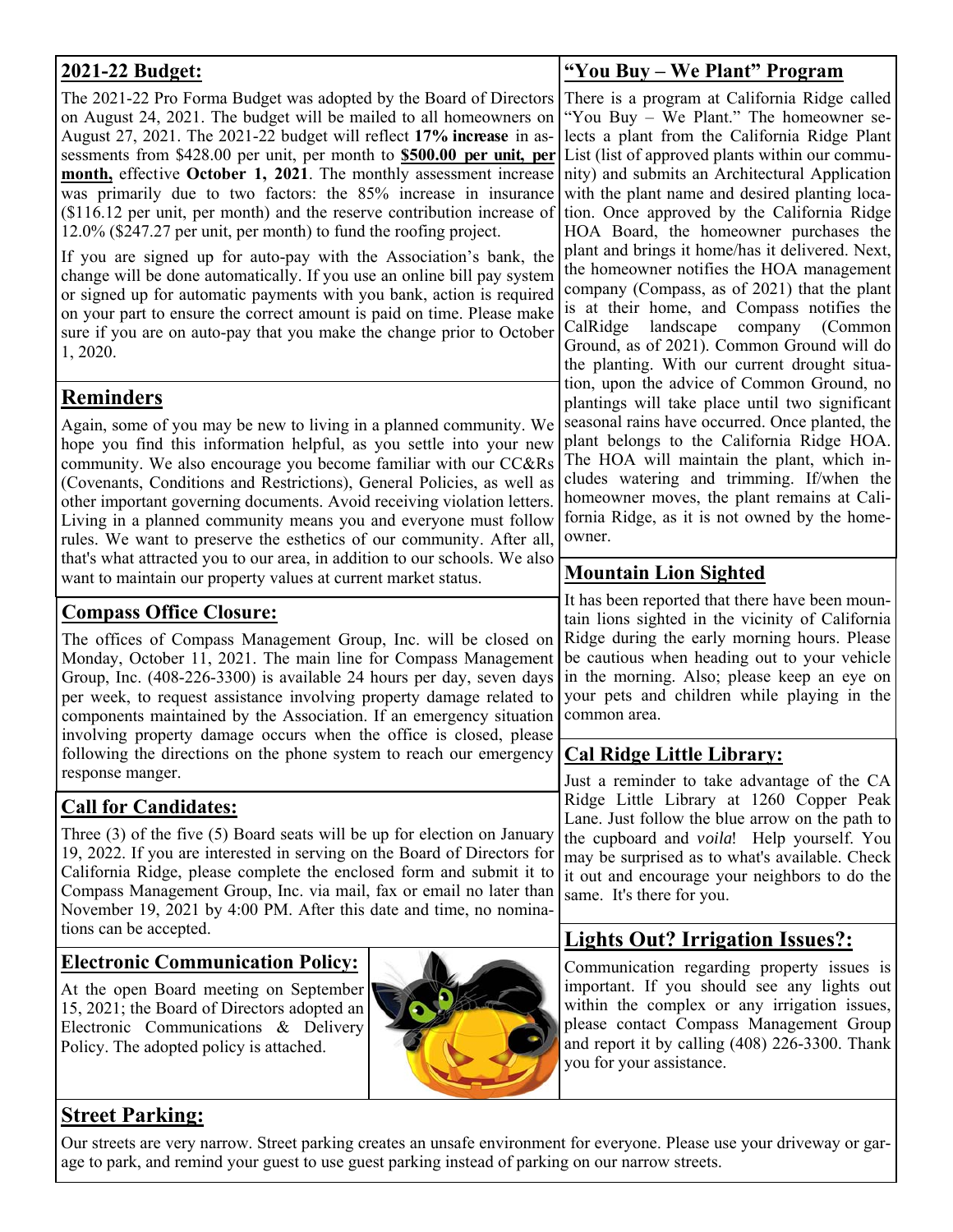## **California Ridge Owners Association**

## **CALL FOR CANDIDATES FORM**

**Date:** September 16, 2021

**To**: All Members – California Ridge Owners Association

**Re**: Notice of Procedure and Deadline for Nominations; Call for Candidates Deadline for Nominations: November 20, 2021 at 4:00 PM.

The annual meeting/annual election of Directors is scheduled for January 19, 2022. There are three (3) seats up for re-election this year. California law permits members of the Association to nominate themselves for the Board of Directors. The procedure to nominate yourself as a candidate for the Board of Directors is to return this completed form by the deadline stated above to Craig Cordi (Community Manager) at 77 Las Colinas Lane, San Jose, CA 95119. Notice of receipt will not be provided; nominees must verify receipt by the deadline.

How long have you been an owner at California Ridge Owners Association? \_\_\_\_\_\_\_\_\_\_

I certify that I am a record owner of a lot at California Ridge Owners Association and have been a record owner for at least one (1) year. I certify that I do not have any past criminal convictions that would prevent the Association from obtaining or maintaining fidelity bond coverage.

 $Sigma:$   $\Box$ 

Date: \_\_\_\_\_\_\_\_\_\_\_\_\_\_\_\_\_\_\_\_\_\_\_\_\_\_\_\_\_\_\_\_\_\_\_\_\_\_\_\_\_\_\_